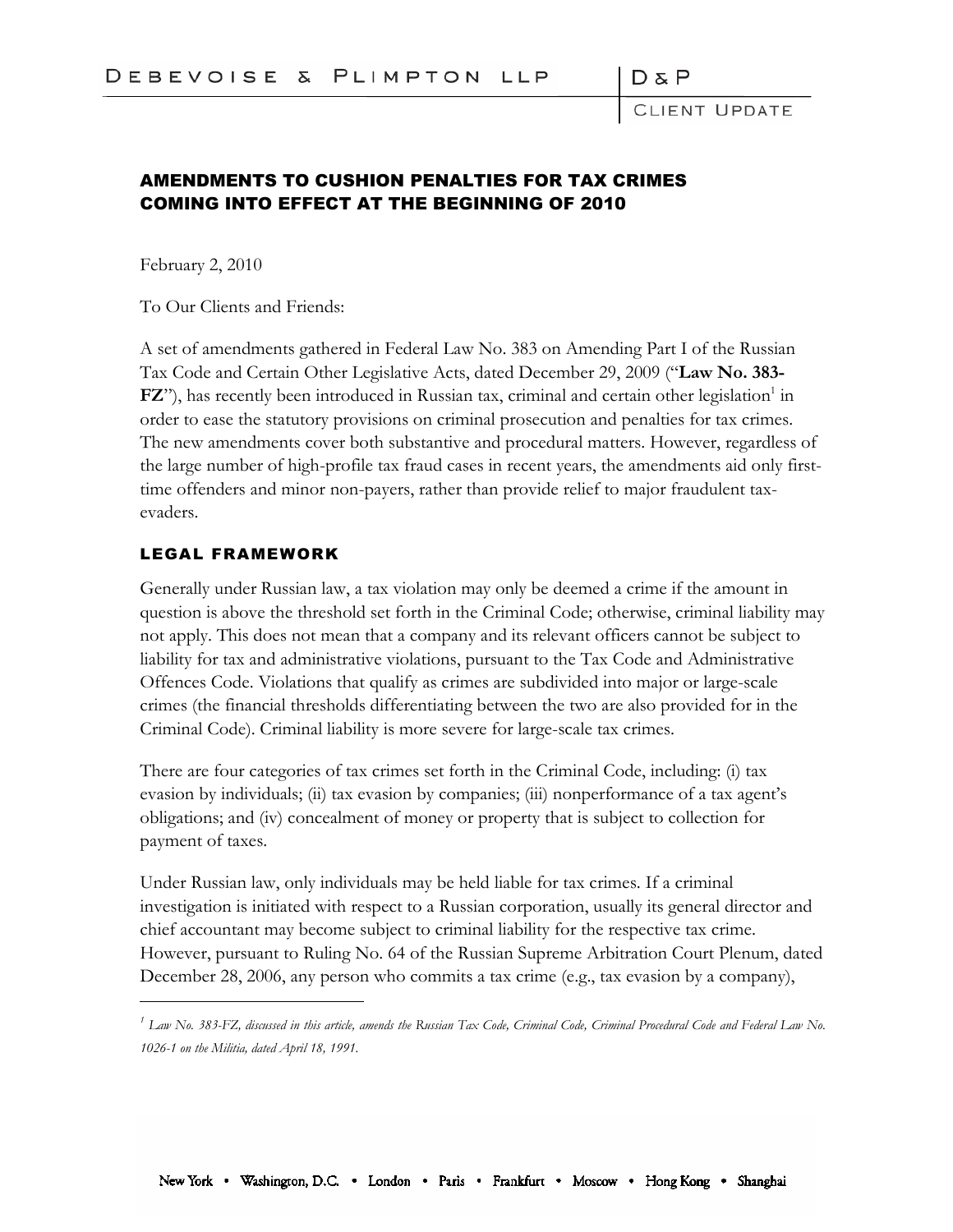| DEBEVOISE & PLIMPTON LLP |  |  | $D \& P$ |
|--------------------------|--|--|----------|
|--------------------------|--|--|----------|

CLIENT UPDATE

aids the general director, chief accountant or other officer of a company in the commission of a tax crime, or facilitates the taxpayer by giving advice, instructions, etc., may be held liable for a tax crime.

For tax evasion by an individual, a person can be ordered to pay a fine of up to 500,000 rubles,<sup>2</sup> arrested<sup>3</sup> for up to six months or imprisoned for up to three years. A person found guilty of tax evasion by a company or nonperformance of a tax agent's obligations may be subject to a fine of up to 500,000 rubles, or imprisonment for up to six years with possible disqualification for up to three years. A person found guilty of concealment of money or property that is subject to collection for payment of taxes may be subject to a fine up to 500,000 rubles, or imprisonment for up to five years, with possible disqualification for up to three years.

## HIGHLIGHTS OF THE AMENDMENTS

Under Law No. 383-FZ, the thresholds of tax crimes have been substantially raised.

Under the new rules, a tax violation by an <u>individual</u> is deemed "major" if the aggregate underpayment for three consecutive financial years exceeds 600,000 rubles (previously 100,000 rubles), provided that such underpayment constitutes 10% of the total tax liability, or if the amount due simply exceeds 1,800,000 rubles (previously 300,000 rubles). The violation is deemed to be "large-scale" if the aggregate underpayment for three consecutive financial years exceeds 3,000,000 rubles (previously 500,000 rubles), provided that such underpayment constitutes 20% of the total tax liability, or if the amount due simply exceeds 9,000,000 rubles (previously 1,500,000 rubles).

A tax violation by a company**,** or a violation relating to nonperformance of a tax agent's obligations, is deemed "major" if the aggregate underpayment for three consecutive financial years exceeds 2,000,000 rubles (previously 500,000 rubles), provided that such underpayment constitutes 10% of the total tax liability of the taxpayer, or if the amount due simply exceeds 6,000,000 rubles (previously 1,500,000 rubles). The violation is deemed to be "large-scale" if the aggregate underpayment for three consecutive financial years exceeds 10,000,000 rubles (previously 2,500,000 rubles), provided that such underpayment constitutes 20% of the total

*<sup>2</sup> Alternatively, the fine can be three times the perpetrator's annual income, which, one would think, is imposed if the maximum amount of 500,000 rubles would not be a sufficiently high punishment if the perpetrator has a very high income. The current exchange rate is 30.39 rubles = 1 USD.*

*<sup>3</sup> The term "arrest" refers to a specific type of penalty under the Russian legal system which is separate from "imprisonment," in that an arrest cannot exceed a six-month period.*